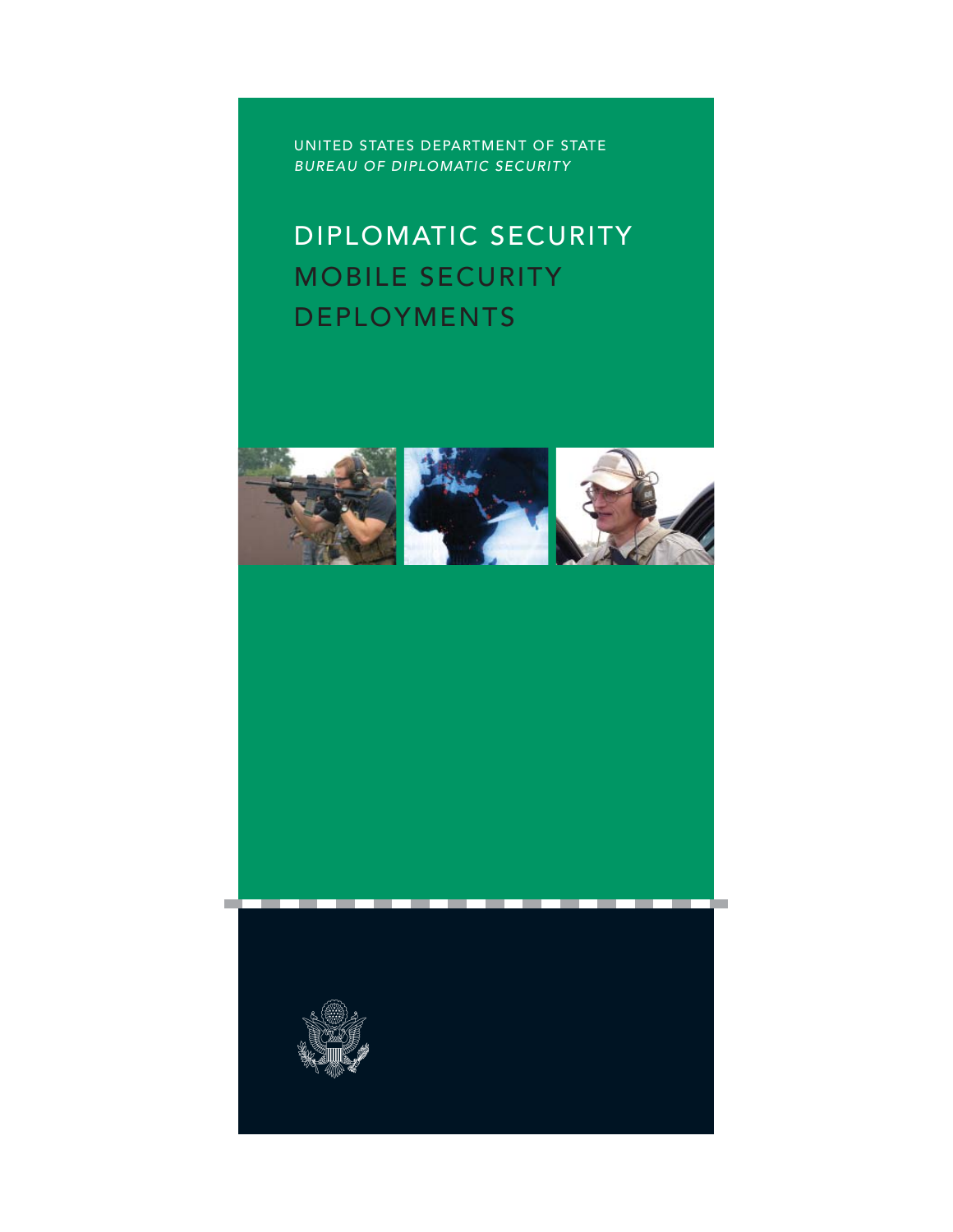# DIPLOMATIC SECURITY MOBILE SECURITY DEPLOYMENTS

**Introduction**

U.S. State Department officials conduct diplomacy in the United States and at more than 285 State Department posts worldwide.



U.S. embassies and consulates overseas have been targeted by lone gunmen, rockets, mortars, complex manned assaults, and truck bombs. Terrorists have U.S. diplomatic personnel in their sights. The safety of these Americans is in the hands of the Department's Bureau of Diplomatic Security, a global force of security professionals comprised of special agents, engineers, technical specialists, and others.

Among more than 2,000 Diplomatic Security special agents is a group of approximately 100 men and women with a unique responsibility.

**Mobile Security Deployments** (MSD) special agents defend U.S. embassies and consulates when there is violence in the streets. They augment the U.S. Secretary of State's protective detail for trips to the most dangerous spots on the globe, and MSD prepares security personnel at diplomatic missions for everything from screening visitors to surviving a terrorist assault.

MSD fields nine teams of special agents. Each team of six is small, cohesive, and travels as a unit to global hot spots, spending half of their time on deployment. They ensure that Diplomatic Security offers a quick response when danger threatens diplomacy anywhere in the world.

*\*World map image contains the MSD deployments from 2007 - 2012*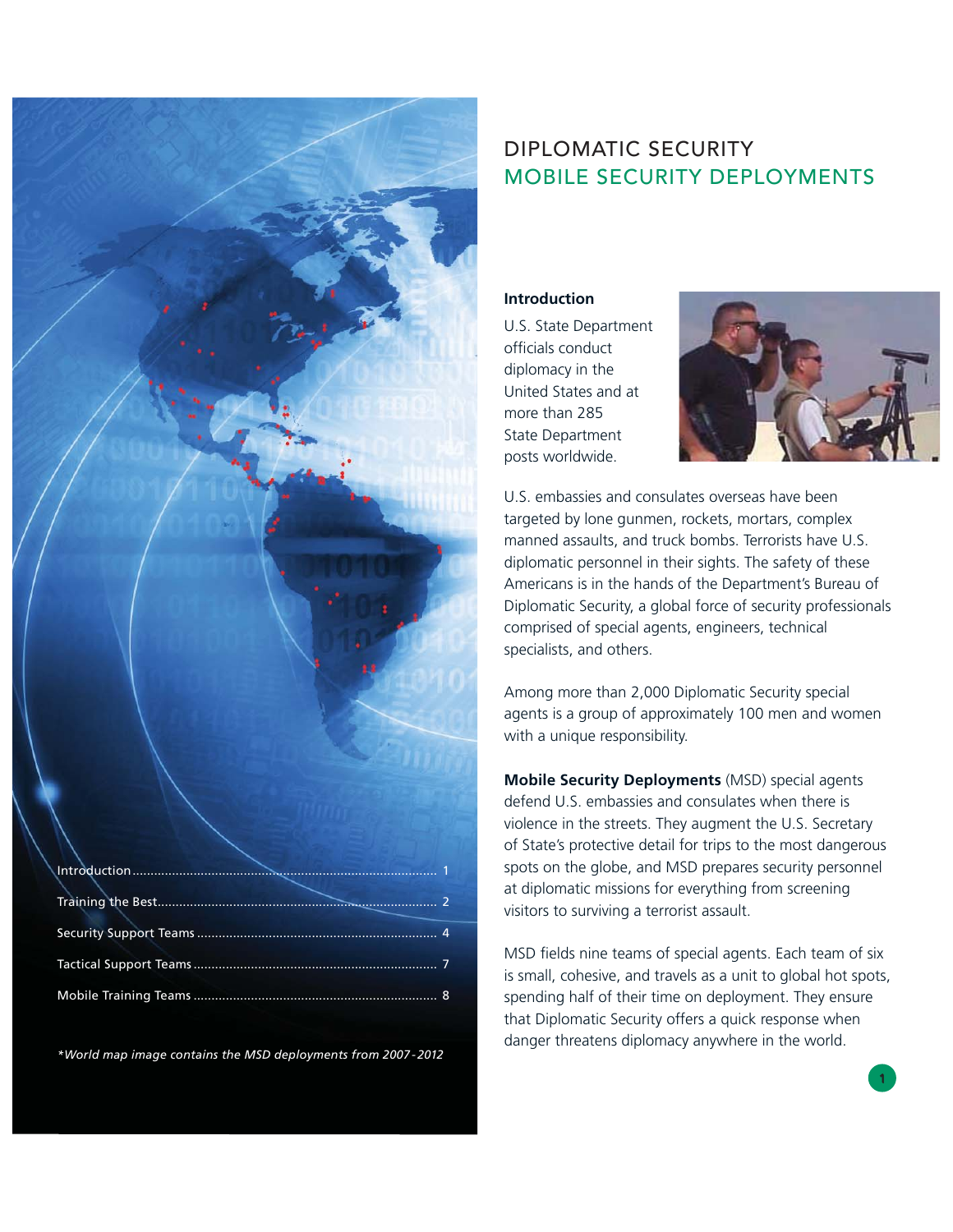

### **Training the Best**

Diplomatic Security special agents undergo several months of rigorous training both at the Department of Homeland Security's Federal Law Enforcement

Training Center in Georgia and the Diplomatic Security Training Center in Northern Virginia.

MSD team members complete a further five months of instruction—an intense training experience known as The Green Team.

Green Team training prepares agents for small-unit operations in high-threat environments with little or no outside support.

The curriculum includes advanced tactical firearms training, defensive tactics instructor training, counter-terrorist driving skills, basic rope operations, dynamic room entry, land navigation, helicopter operations, tactical first-responder training, high-risk survival training, and familiarization with explosive countermeasures and chemical and biological agents.

Once integrated into deployable MSD teams, these special agents are ready to span the globe safeguarding U.S. diplomatic efforts. They participate in Security Support Teams or Tactical Support Teams and serve as Mobile Training Team instructors.



2 3 *received the U.S. State Department's Heroism Award for actions during civil A DS Special Agent serves on security detail in Port-au-Prince, Haiti, in*  February 2004. Three agents from the Office of Mobile Security Deployments *unrest on this deployment. (AP/Wide World Photos)*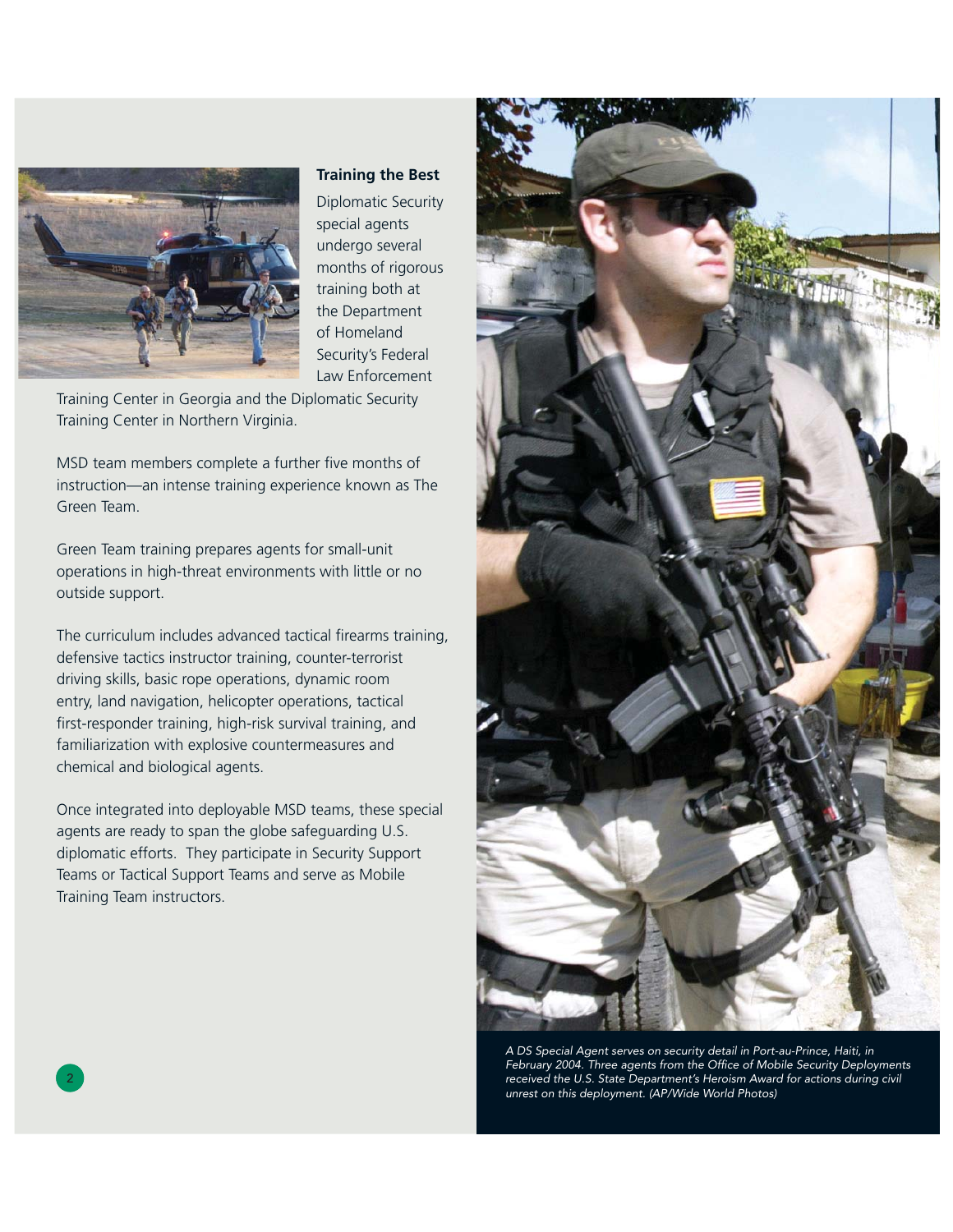

*A precisely placed smoke grenade begins to fi ll the area as the MSD Green Team and their protectee charge from cover in a movement designed to reach safety. (U.S. Department of State photo)*

#### **Security Support Teams**

Civil war rocks Cote d'Ivoire.

Soldiers in Mali stage a military coup.

An earthquake levels the Haitian capital and leaves the U.S. embassy surrounded by thousands of hungry, injured, and desperate survivors.

An Al-Qaeda suicide bomber steps in front of a British embassy motorcade in Sanaa, raising the threat to diplomats in Yemen's already dangerous capital.

Arab Spring revolutions topple governments in the North African nations of Tunisia, Egypt, and Libya.

In these crises and many more, U.S. ambassadors have called in MSD Security Support Teams to safeguard diplomatic personnel.

Security Support Teams augment a post's existing security infrastructure with Diplomatic Security special agents who have advanced training and experience in critical-threat environments.

Security Support Teams survey the safest routes for diplomatic travel and provide high-threat protective services on those trips. They also provide compound security and assist the Regional Security Office by providing tactical coordination with the local guard force and an Ambassador's bodyguard detail.

It is critical for U.S. officials to be on the ground during times of crisis. These teams enable those officials to remain engaged. If the environment becomes too unstable, posts may have to suspend operations. MSD helps the Department reestablish an official American presence long before a normal diplomatic mission would be possible.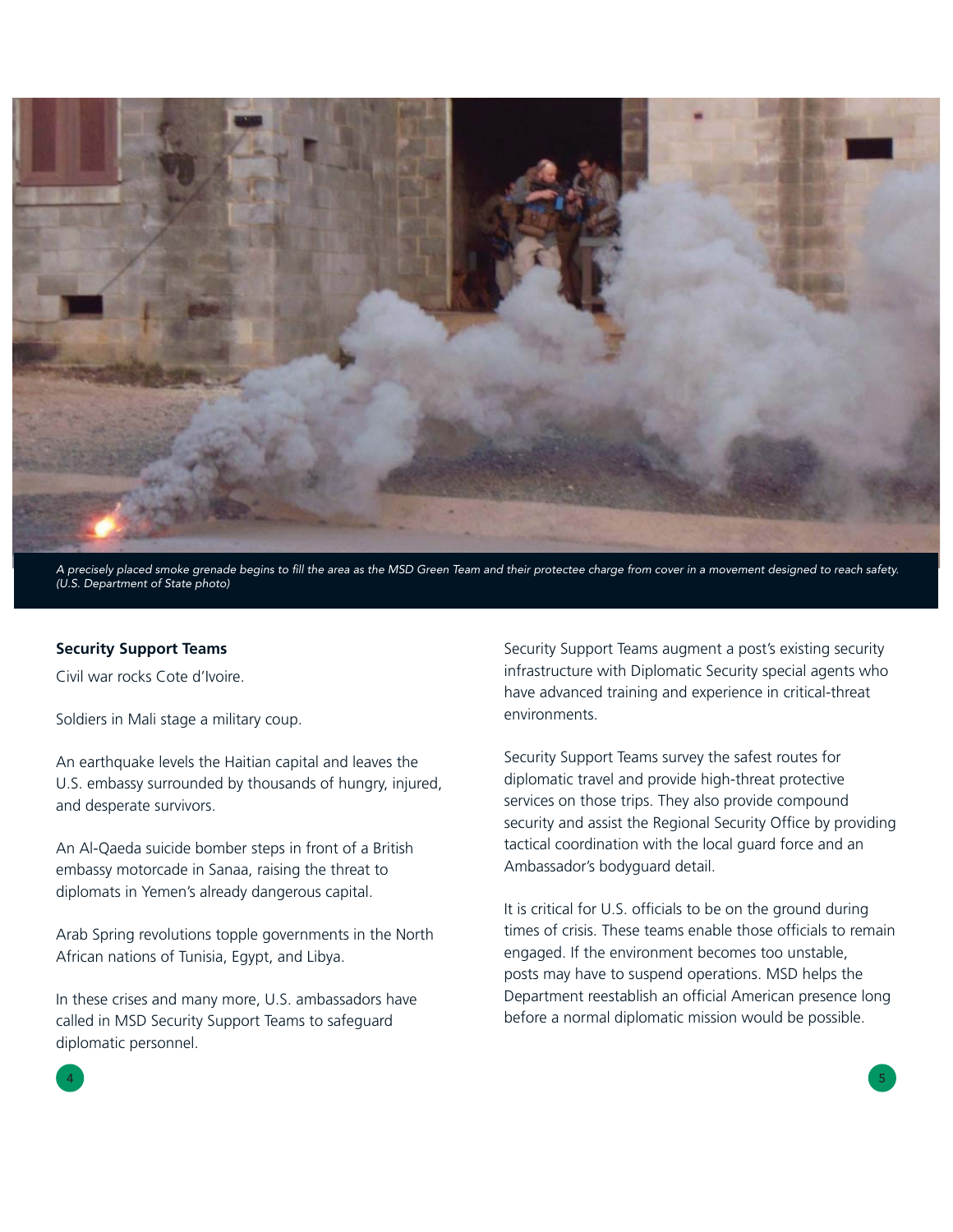

terrorist assault in the Green Team final training exercise. (U.S. Department *interactional community of the state of the state of the state of the state of the state of the state of the state of the state of the state of MSD special agents take positions to defend the U.S. embassy during a of State photo)*

## **Tactical Support Teams**

American diplomacy often calls for the U.S. Secretary of State and other officials to visit the most troubled nations on earth, including countries at war, countries in the throes of civil unrest, and countries hostile to the United States.



For these high-threat diplomatic missions, an MSD Tactical Support Team augments the Secretary's Diplomatic Security protective detail by providing counter-assault capabilities.

In recent years, Tactical Support Teams have protected the U.S. Secretary of State in Pakistan, the Philippines, Tunisia, Saudi Arabia, India, Yemen, Libya, Egypt, Jamaica, Cote d'Ivoire, Haiti, and Indonesia.

Tactical Support Teams are also necessary when foreign diplomats visiting the United States require the highest level of protection. For the annual United Nations General Assembly in New York City, the State Department has assigned Tactical Support Teams to protect the Palestinian president, the Iranian foreign minister, and the Israeli defense minister.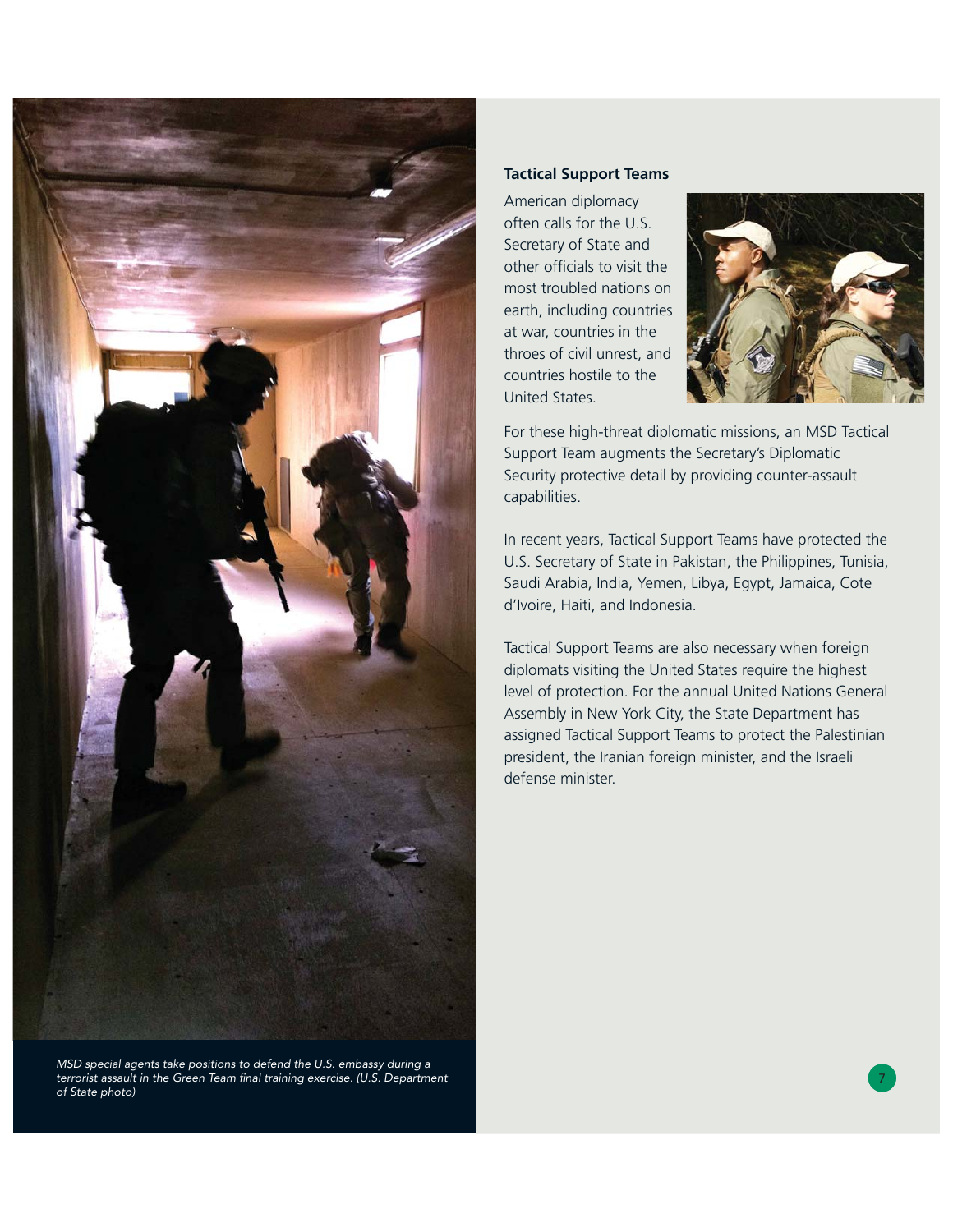

#### **Mobile Training Teams**

U.S. embassies in combat zones can be targeted with rockets and mortars, but most U.S. missions go about their business on quiet streets in foreign capitals and major cities around the world.

So it was at U.S. Embassy Dar es Salaam in Tanzania

and U.S. Embassy Nairobi in Kenya on the morning of August 7, 1998, when massive truck bombs simultaneously pulled up to their gates and exploded, killing 224 people and injuring more than 5,400.

These events showed that a terrorist attack can occur anywhere at any time, and MSD Integrated Mobile Training Teams prepare U.S. embassies and consulates around the world for the worst.

MSD teams train Marine Security Guards, local guard force members and host nation law enforcement units to recognize when the post is under surveillance, to be aware of improvised explosive devices, and to screen people and vehicles entering the compound. They also train post personnel in defensive tactics, counter threat driving, firearms, and first-aid.

In recent years, Integrated Mobile Training Teams have provided specialized security training at State Department missions throughout Africa, Mexico, Central America, the Middle East, and South and Central Asia.

For more information about the Bureau of Diplomatic Security and DS special agents, please visit www.**diplomaticsecurity.state.gov.**



#### Photo Credits

Cover: top center Shutterstock Page 1 and 9: Shutterstock Page 3: AP/Wide World Photos All other photos: U.S. Department of State